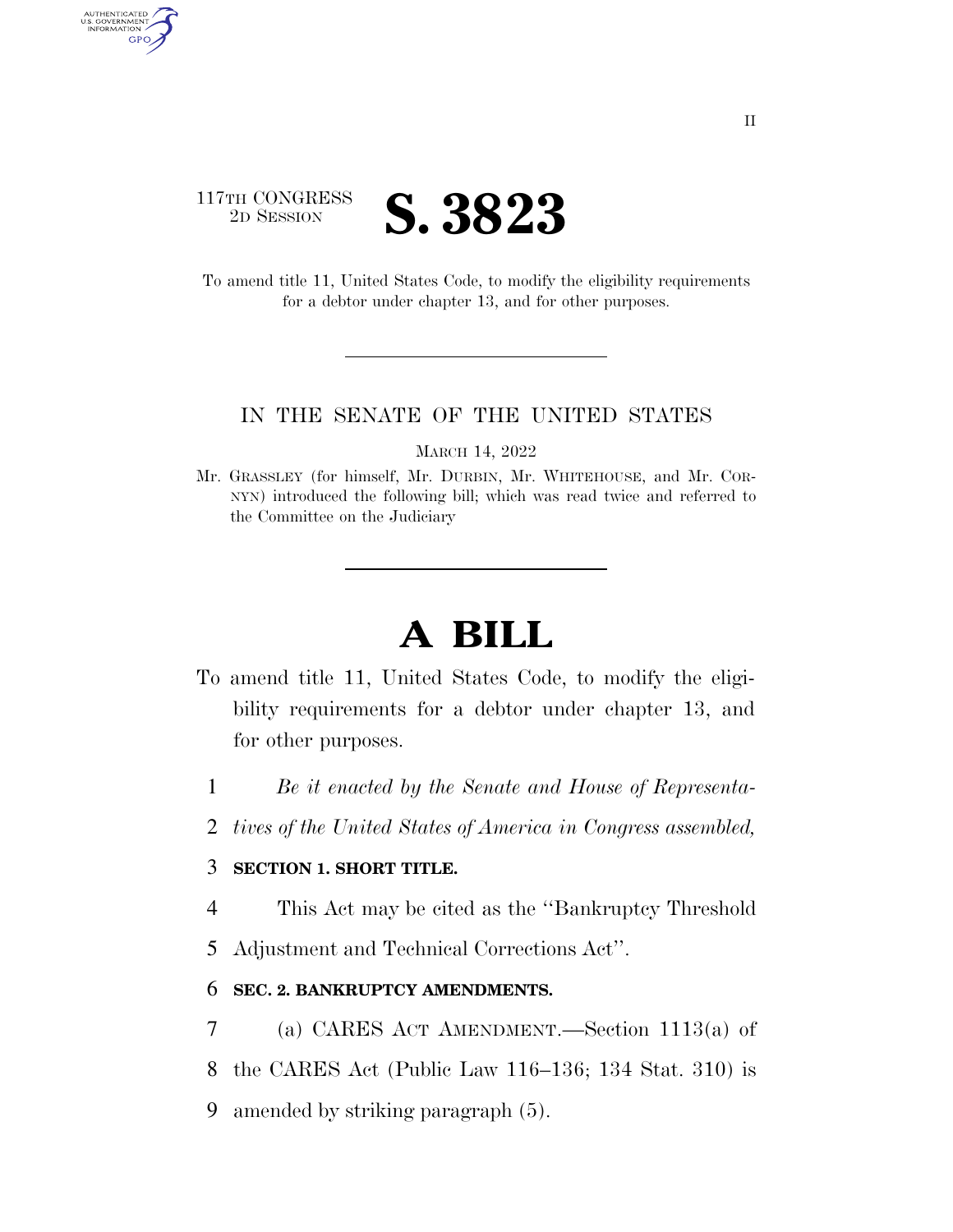| 1  | (b) DEFINITION OF SMALL BUSINESS DEBTOR.-                    |
|----|--------------------------------------------------------------|
| 2  | Section $101(51D)(B)(iii)$ of title 11, United States Code,  |
| 3  | is amended by striking "an issuer" and all that follows      |
| 4  | and inserting "a corporation described in clause (ii).".     |
| 5  | (c) ADJUSTMENTS FOR INFLATION.—                              |
| 6  | (1) IN GENERAL.—Section $104$ of title 11,                   |
| 7  | United States Code, is amended—                              |
| 8  | $(A)$ in subsection $(a)$ , by inserting                     |
| 9  | " $1182(1)$ ," after " $707(b)$ ,"; and                      |
| 10 | in subsection (b), by inserting<br>(B)                       |
| 11 | " $1182(1)$ ," after "707(b),".                              |
| 12 | $(2)$ NO ADJUSTMENTS IN 2022.—With respect                   |
| 13 | to the adjustment of dollar amounts required on              |
| 14 | April 1, 2022, under section 104 of title 11, United         |
| 15 | States Code, as amended by paragraph (1), the Ju-            |
| 16 | dicial Conference of the United States shall not ad-         |
| 17 | just the dollar amount in effect under section $109(e)$      |
| 18 | or 1182(1) of title 11, United States Code.                  |
| 19 | (d) WHO MAY BE A DEBTOR UNDER CHAPTER 13.—                   |
| 20 | Section 109 of title 11, United States Code is amended       |
| 21 | by striking subsection (e) and inserting the following:      |
| 22 | "(e) Only an individual with regular income that             |
| 23 | owes, on the date of the filing of the petition, noncontin-  |
| 24 | gent, liquidated debts of less than $$2,750,000$ or an indi- |
| 25 | vidual with regular income and such individual's spouse,     |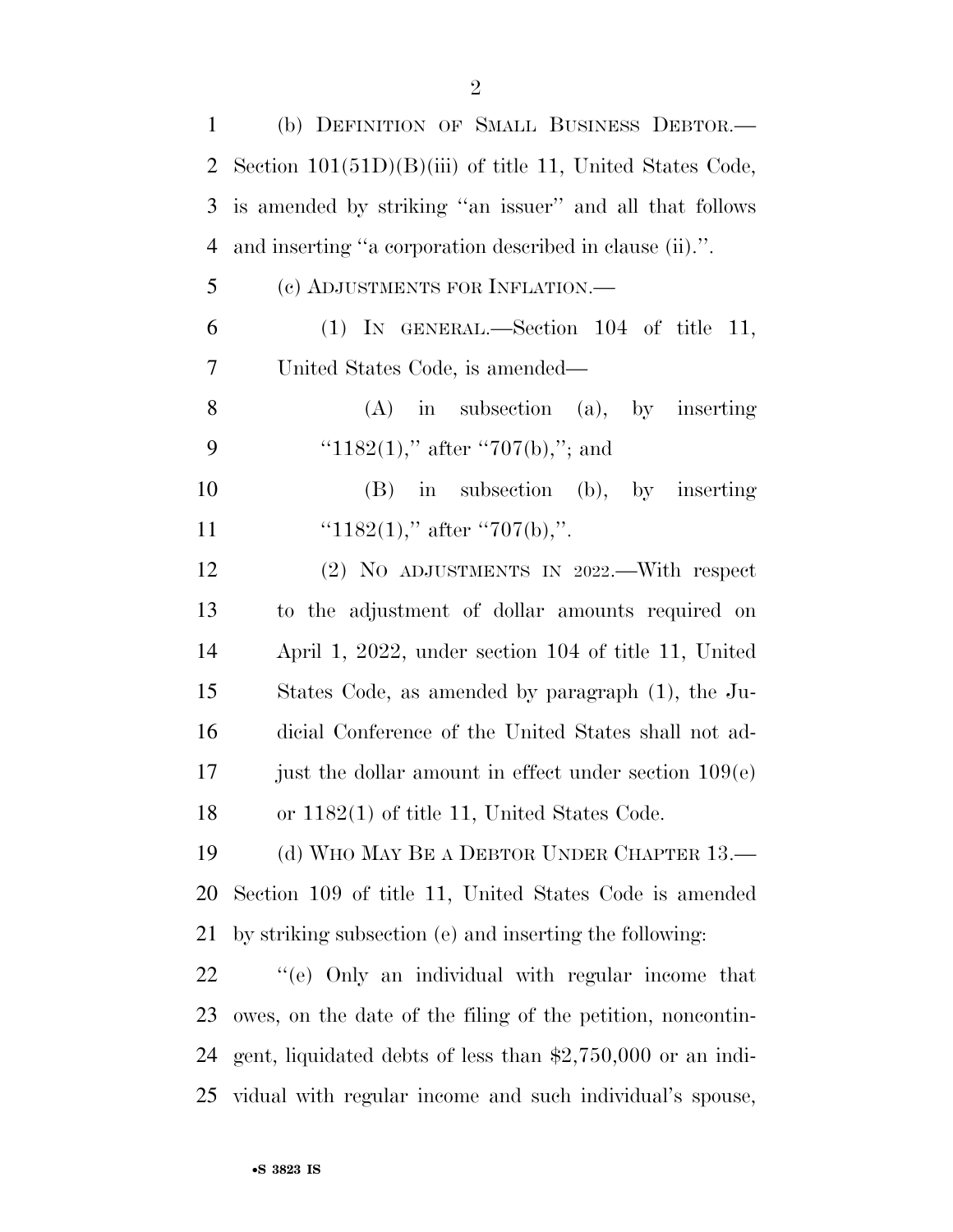| $\mathbf{1}$ | except a stockbroker or a commodity broker, that owe, on    |
|--------------|-------------------------------------------------------------|
| 2            | the date of the filing of the petition, noncontingent, liq- |
| 3            | uidated debts that aggregate less than $$2,750,000$ may     |
| 4            | be a debtor under chapter 13 of this title.".               |
| 5            | (e) DEFINITION OF DEBTOR.—Section $1182(1)(B)$ of           |
| 6            | title 11, United States Code, is amended—                   |
| $\tau$       | $(1)$ in clause (i), by inserting "under this title"        |
| 8            | after "affiliated debtors"; and                             |
| 9            | $(2)$ in clause (iii), by striking "an issuer" and          |
| 10           | all that follows and inserting "a corporation de-           |
| 11           | scribed in clause (ii).".                                   |
| 12           | (f) TRUSTEE.—Section $1183(b)(5)$ of title 11, United       |
| 13           | States Code, is amended—                                    |
| 14           | (1) by striking "possession, perform" and in-               |
| 15           | serting "possession-                                        |
| 16           | $\lq\lq (A)$ perform";                                      |
| 17           | $(2)$ in subparagraph $(A)$ , as so designated—             |
| 18           | $(A)$ by striking ", including operating the                |
| 19           | business of the debtor"; and                                |
| 20           | (B) by adding "and" at the end; and                         |
| 21           | $(3)$ by adding at the end the following:                   |
| 22           | $\lq\lq (B)$ be authorized to operate the business          |
| 23           | of the debtor;".                                            |